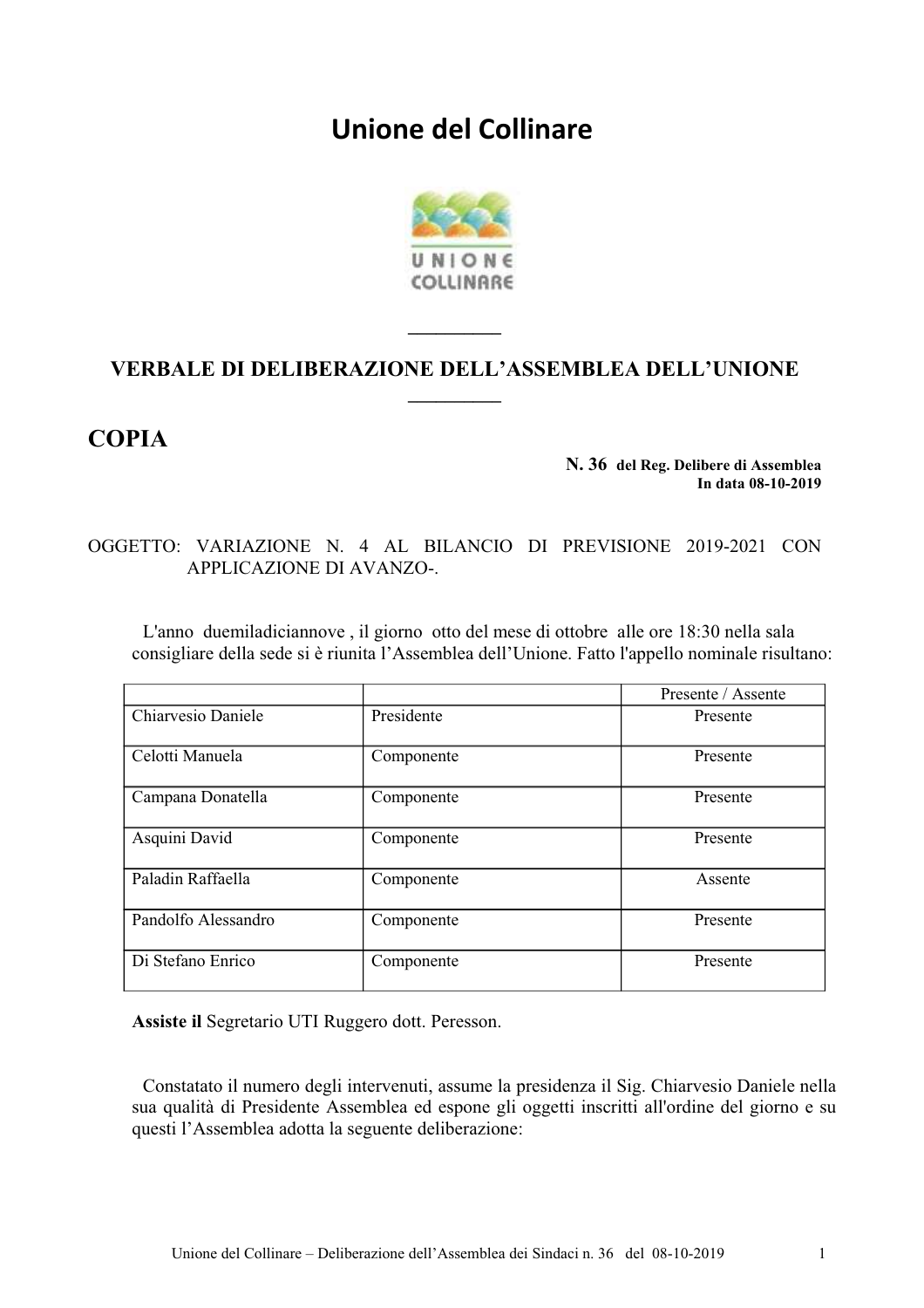### OGGETTO: VARIAZIONE N. 4 AL BILANCIO DI PREVISIONE 2019-2021 CON **APPLICAZIONE DI AVANZO-.**

### L'ASSEMBLEA DELL'UNIONE

**PREMESSO** che dal 15 aprile 2016 è costituita l'Unione Territoriale Intercomunale Collinare, di seguito brevemente UTI Collinare, tra i comuni di Coseano, Fagagna, Flaibano, Majano, Moruzzo, Rive d'Arcano e Treppo Grande;

VISTO il verbale di deliberazione dell'Assemblea dei Sindaci nº 14 del 09/04/2019 con il quale è stato approvato il Bilancio di previsione 2019-2021;

ACCERTATO che il rendiconto della gestione approvato con deliberazione dell'Assemblea dei Sindaci di data odierna ha evidenziato un risultato di amministrazione libero di Euro 372.573.62;

**CONSIDERATO** che l'Intesa per lo sviluppo 2018-2020 prevede un coofinanziamento UTI di Euro 235.000,00 per l'annualità 2019 e che in sede di Bilancio di Previsione con le maggiore risorse disponibili di parte corrente era stato stanziato l'importo di Euro 79.000.00:

RITENUTO di procedere all'applicazione di avanzo libero per Euro 156.000,00 per l'integrazione dello stanziamento relativo al coofinanziamento dell'Intesa per lo Sviluppo  $2018 - 2020$  annualità 2019:

**DATO ATTO** che tale variazione è dettagliatamente indicata nell'allegato A);

PRESO ATTO che dopo la presente variazione l'avanzo di amministrazione ammonta a Euro 366.429.71 di cui:

- Euro 12.879.09 di avanzo accantonato:
- Euro 136.977,00 di avanzo vincolato;  $\mathbf{L}^{\text{max}}$
- Euro 216.573,62 di avanzo libero;

VISTO l'art. 239, 1 $^{\circ}$  comma, lett. b) del D.Lgs. n. 267/2000, che prevede l'espressione di apposito parere da parte dell'organo di revisione:

VISTO il parere dell'Organo di revisione allegato al presente atto;

**DATO ATTO** che la proposta di variazione è stata trasmessa ai consigli comunali dei comuni aderenti in data 26/08/2019 (v. prot. n. 7177) e che ai sensi dell'art. 8 dello Statuto dell'UTI Collinare i Consigli dei comuni aderenti dovevano esprimersi entro 30 giorni dal ricevimento dell'atto; decorsi 30 giorni l'Assemblea delibera prescindendo dai pareri;

VISTI i pareri favorevoli espressi dai Comuni:

- Coseano, delibera di CC n. 50 del 18/09/2019;
- Fagagna, delibera di CC n. 49 del  $24/09/2019$ ;
- Moruzzo, delibera di CC n. 44 del 05/09/2019;
- Rive D'Arcano, delibera di CC n. 44 del 25/09/2019;

RITENUTO pertanto di procedere all'approvazione della presente variazione di bilancio;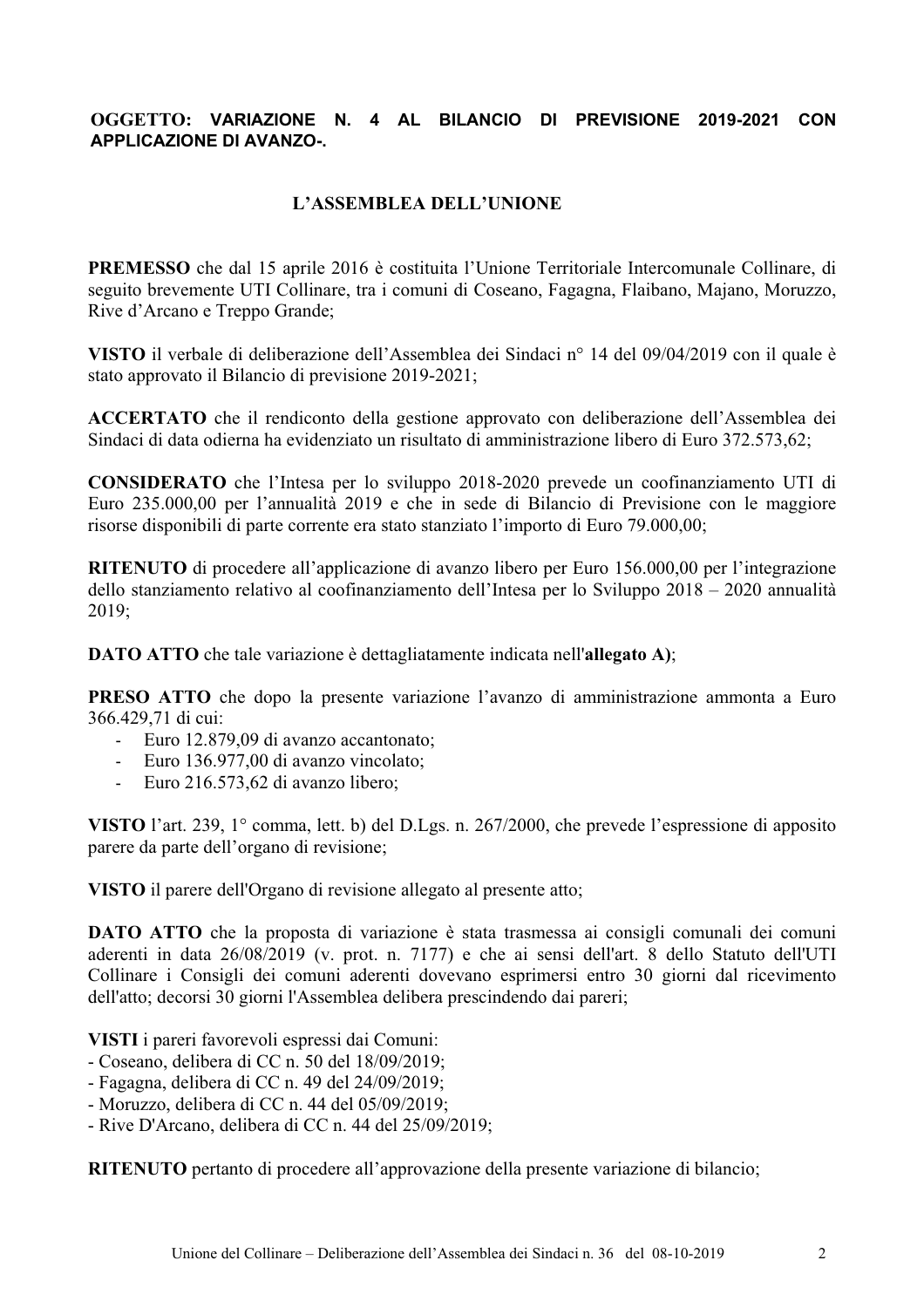ACQUISITO il parere favorevole, sotto il profilo della regolarità tecnica e contabile, da parte del Responsabile del Servizio Finanziario;

Con la seguente votazione unanime

## **DELIBERA**

Di fare proprie le premesse di cui al presente atto e sulla base delle stesse:

1) DI APPROVARE, ai sensi dell'art. 175 del D.Lgs. 267/2000, una variazione al Bilancio di Previsione 2019-2021 con applicazione di avanzo così come riportata nei seguenti allegati:

#### All. A) Dettaglio delle variazioni effettuate con specifica delle motivazioni;

All. 1) Stampa sintetica variazione;

All. 2) Riepilogo per titoli variazione di bilancio di previsione;

2) DI DARE ATTO che la variazione di cui alla presente deliberazione consente il mantenimento di tutti gli equilibri del bilancio di previsione, come dimostrato nell'allegato seguente:

All. 3) Quadro di controllo degli equilibri;

3) DI DARE ATTO del parere dell'Organo di revisione allegato al presente atto;

6) DI DARE ATTO che il presente atto, debitamente esecutivo, sarà trasmesso al Tesoriere, ai sensi dell'art. 216, 1° comma, del D.Lgs. n. 267/2000, mediante il prospetto di cui all'allegato 4);

Con successiva e separata votazione unanime

#### **DELIBERA**

Dichiarare il presente atto immediatamente eseguibile ai sensi dell'art. 1, comma 19 della L.R.  $11.12.2003$  n. 21 e s.m.i.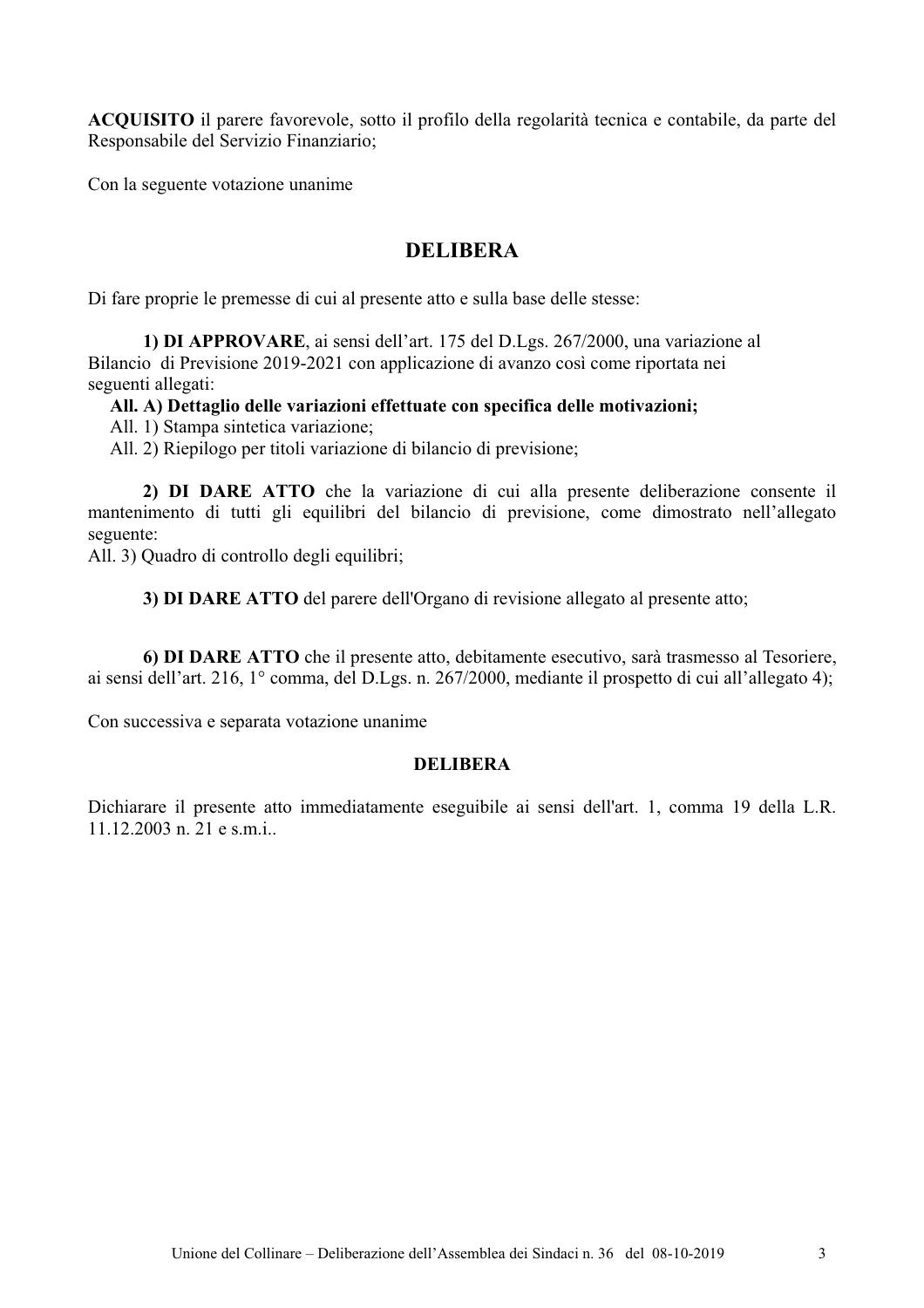# PARERE DI REGOLARITÁ TECNICA

Ai sensi dell'art. 49, comma 1° del D.Lgs.n. 267/2000 del T.U.EE.LL., è stato espresso parere Favorevole alla regolarità tecnica della proposta di deliberazione da Scotti Federica in data  $17-07-2019$ .

> Il Responsabile del Servizio F.to Scotti Federica

## PARERE DI REGOLARITÁ CONTABILE

Ai sensi dell'art. 49, comma 1° del D.Lgs.n. 267/2000 del T.U.EE.LL., è stato espresso parere favorevole alla regolarità contabile della proposta di deliberazione da Scotti Federica in data  $17-07-2019$ .

> IL RESPONSABILE SERVIZIO **FINANZIARIO UTI F.to SCOTTI FEDERICA**